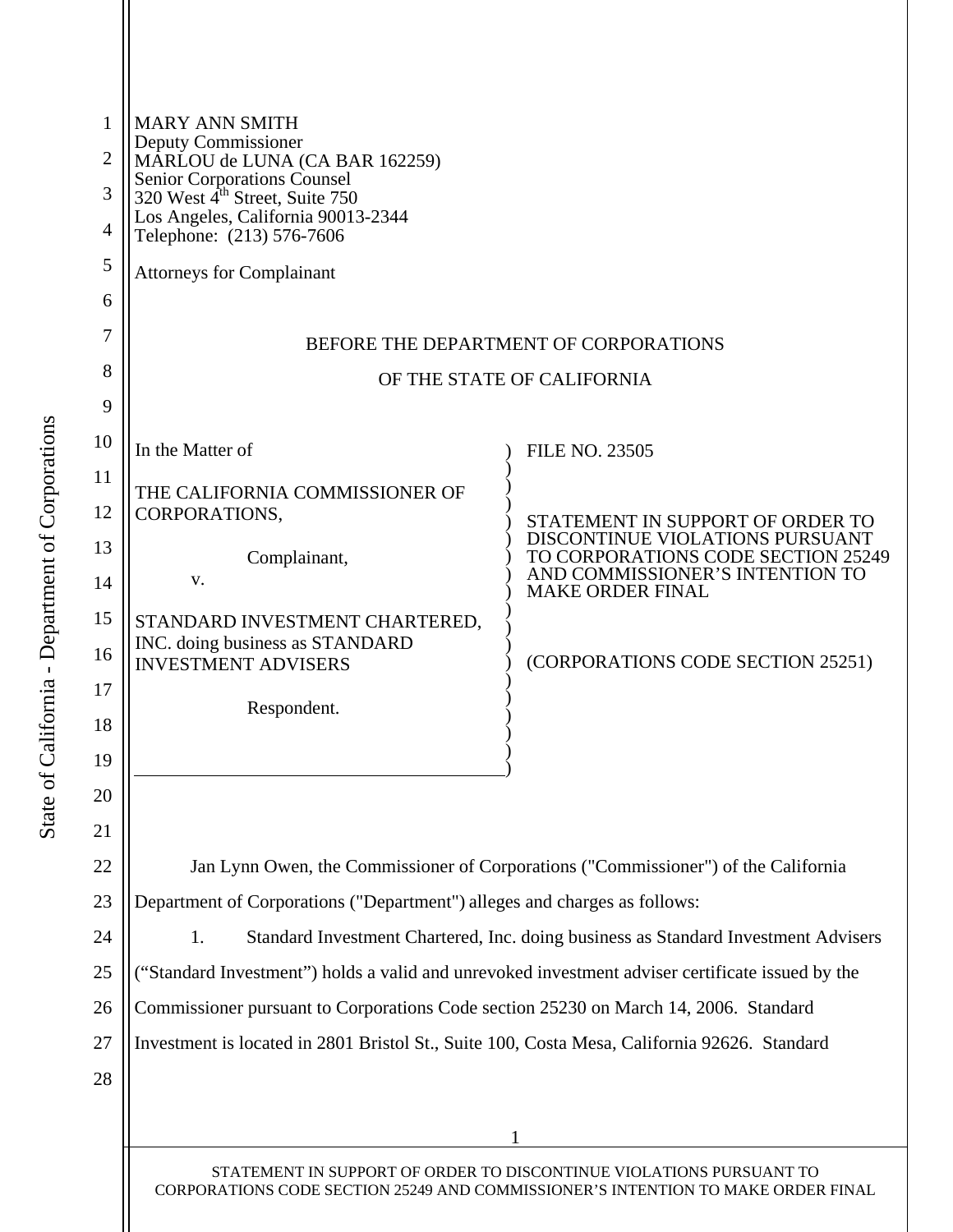<span id="page-1-0"></span>1 2 Investment is the investment adviser of Buttonwood Tree Value Partners, LLC ("BTVP"), a fund offered by Standard Investment.

4 2. John H. Norberg ("Norberg") is the Chairman and Chief Executive Officer of Standard Investment. Norberg is also the managing member of Buttonwood Tree Management, LLC ("BTM").

5

6

7

8

9

3

10

11

12

13

14

15

16

17

18

19

20

21

22

23

24

25

26

27

28

 $\overline{a}$ 

///

. . .

3. BTM is the general partner and manager of BTVP.

4. George Hill ("Hill") is the chief compliance officer of Standard Investment.

5. On December 5, 2011, the Commissioner commenced a regulatory examination of Standard Investment. The examination revealed violations of the Corporate Securities Law of 1968, found at Corporations Code section 25000 et seq. and the rules and regulations promulgated thereunder.

6. The violations included the following: Standard Investment 1) charged unsupported administrative fees (Corp. Code, § 25235); 2) borrowed money from clients through fees collected in advance (Corp. Code, § 25238; Cal. Code Regs., tit. 10, section 260.238, subd. (f)); 3) failed to provide an annual audited report to BTVP's limited partners (Corp. Code, § 25235); 4) failed to verify all funds and securities (Cal. Code Regs., tit. 10, § 260.237, subd. (e)); 5) failed to prepare and maintain accurate financial books and records (Cal. Code Regs., tit. 10, § 260.241.3, subd. (a)); and 6) failed to file a true and current Form  $ADV^1$  (Cal. Code Regs., tit. 10, § 260.241.4, subd. (d).) 7. Corporations Code section 25235 provides, in relevant part, the following: It is unlawful for any investment adviser, directly or indirectly, in this state:

> (b) To engage in any transaction, practice, or course of business which operates or would operate as a fraud or deceit upon any client or prospective client.

<sup>1</sup> Form ADV is the uniform form used by investment advisers to register with both the Securities and Exchange Commission (SEC) and state securities authorities.

STATEMENT IN SUPPORT OF ORDER TO DISCONTINUE VIOLATIONS PURSUANT TO CORPORATIONS CODE SECTION 25249 AND COMMISSIONER'S INTENTION TO MAKE ORDER FINAL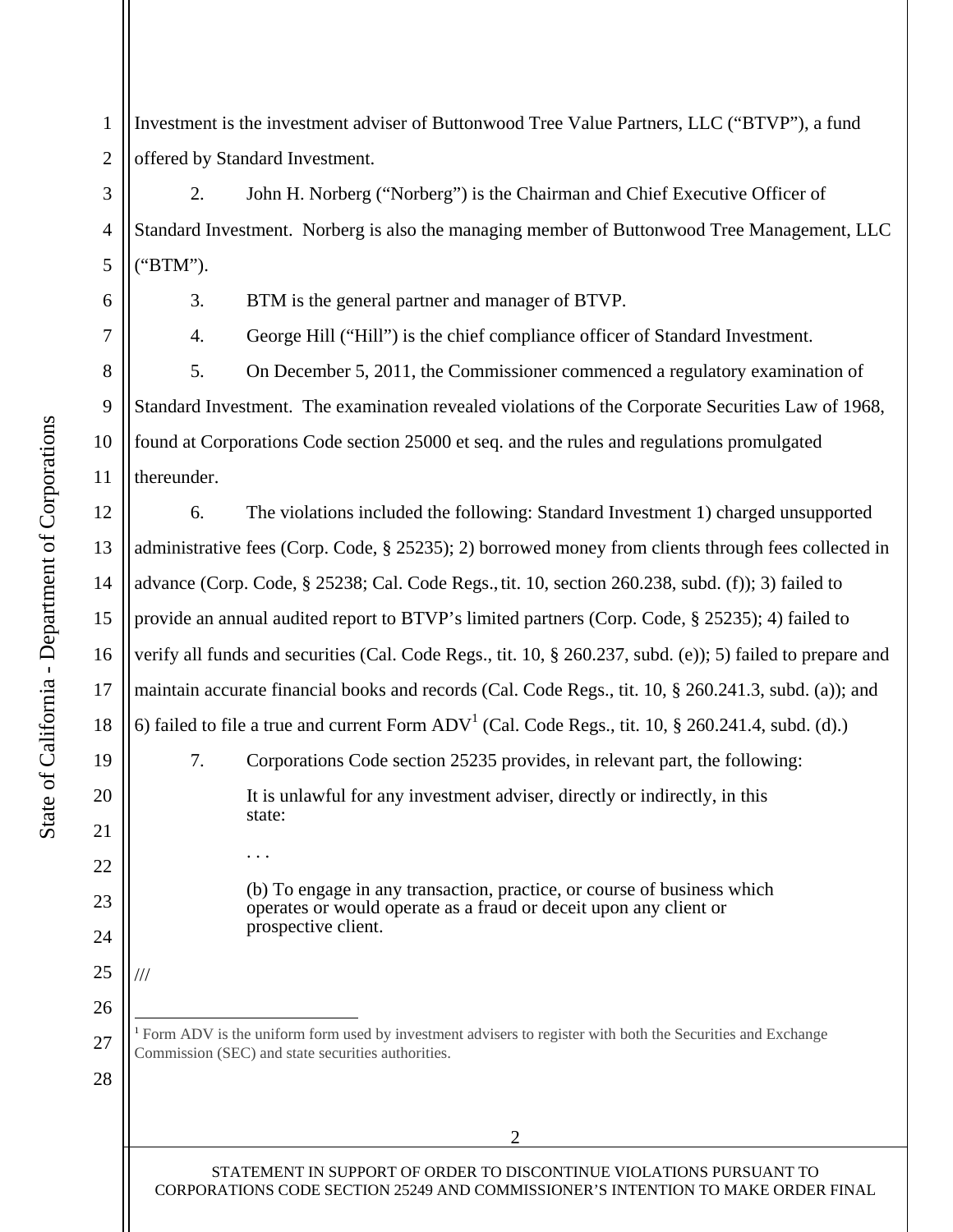<span id="page-2-0"></span>

| $\mathbf{1}$   | 8.                                                                                                                                         | Corporations Code section 25238 requires investment advisers to promote fair,                                                                     |  |
|----------------|--------------------------------------------------------------------------------------------------------------------------------------------|---------------------------------------------------------------------------------------------------------------------------------------------------|--|
| $\overline{2}$ | equitable and ethical principles. Section 25238 provides, in relevant part, the following:                                                 |                                                                                                                                                   |  |
| 3              |                                                                                                                                            |                                                                                                                                                   |  |
| 4              |                                                                                                                                            | No investment adviser licensed under this chapter and no natural<br>person associated with the investment adviser shall engage in                 |  |
| 5              |                                                                                                                                            | investment advisory activities, or attempt to engage in investment<br>advisory activities, in this state in contradiction of such rules as the    |  |
| 6              |                                                                                                                                            | commissioner may prescribe designed to promote fair, equitable and<br>ethical principles.                                                         |  |
| 7              |                                                                                                                                            |                                                                                                                                                   |  |
|                | 9.                                                                                                                                         | California Code of Regulations, title 10, section 260.238 provides the activities that do                                                         |  |
| 8              | not promote fair, equitable or ethical principles. Subdivision (f) of section 260.238 provides as                                          |                                                                                                                                                   |  |
| 9              | follows:                                                                                                                                   |                                                                                                                                                   |  |
| 10             |                                                                                                                                            | Borrowing money or securities from a client unless the client is a<br>broker-dealer, an affiliate of the adviser, or a financial institution      |  |
| 11             |                                                                                                                                            | engaged in the business of loaning funds or securities.                                                                                           |  |
| 12             |                                                                                                                                            |                                                                                                                                                   |  |
| 13             | 10.                                                                                                                                        | California Code of Regulations, title 10, section 260.237 requires that investment                                                                |  |
| 14             | advisers provide verification of all funds and securities. Subdivision (e) of section 260.237, in                                          |                                                                                                                                                   |  |
| 15             |                                                                                                                                            | relevant part, provides as follows:                                                                                                               |  |
| 16             |                                                                                                                                            | It shall constitute a fraudulent, deceptive or manipulative act, practice                                                                         |  |
| 17             |                                                                                                                                            | or course of business, within the meaning of Section 25235 of the<br>Code, for any investment adviser who has custody or possession of any        |  |
| 18             |                                                                                                                                            | funds or securities, except prepaid fees for periodic publications or<br>other advisory services, in which any client has any beneficial interest |  |
| 19             |                                                                                                                                            | to do any act or take any action, directly or indirectly, with respect to<br>any such funds or securities, unless:                                |  |
| 20             |                                                                                                                                            |                                                                                                                                                   |  |
| 21             |                                                                                                                                            | (e) all funds and securities of clients are verified by actual examination                                                                        |  |
| 22             |                                                                                                                                            | at least once during each calendar year by an independent certified<br>public accountant or public accountant at a time which shall be chosen     |  |
| 23             |                                                                                                                                            | by the accountant without prior notice to the investment adviser. A<br>certificate of the accountant stating that such person has made an         |  |
| 24             |                                                                                                                                            | examination of the funds and securities, and describing the nature and<br>extent of the examination, shall be filed with the Commissioner         |  |
| 25             |                                                                                                                                            | promptly after each examination.                                                                                                                  |  |
| 26             |                                                                                                                                            | As an alternative to the safeguarding procedures above, investment<br>advisers who are deemed to have custody due to being an investment          |  |
| 27             | adviser and general partner of a private fund may instead adopt the<br>following procedures to be exempted from complying with the custody |                                                                                                                                                   |  |
| 28             |                                                                                                                                            | requirements:                                                                                                                                     |  |
|                |                                                                                                                                            | 3                                                                                                                                                 |  |
|                |                                                                                                                                            | STATEMENT IN SUPPORT OF ORDER TO DISCONTINUE VIOLATIONS PURSUANT TO                                                                               |  |
|                | CORPORATIONS CODE SECTION 25249 AND COMMISSIONER'S INTENTION TO MAKE ORDER FINAL                                                           |                                                                                                                                                   |  |
|                |                                                                                                                                            |                                                                                                                                                   |  |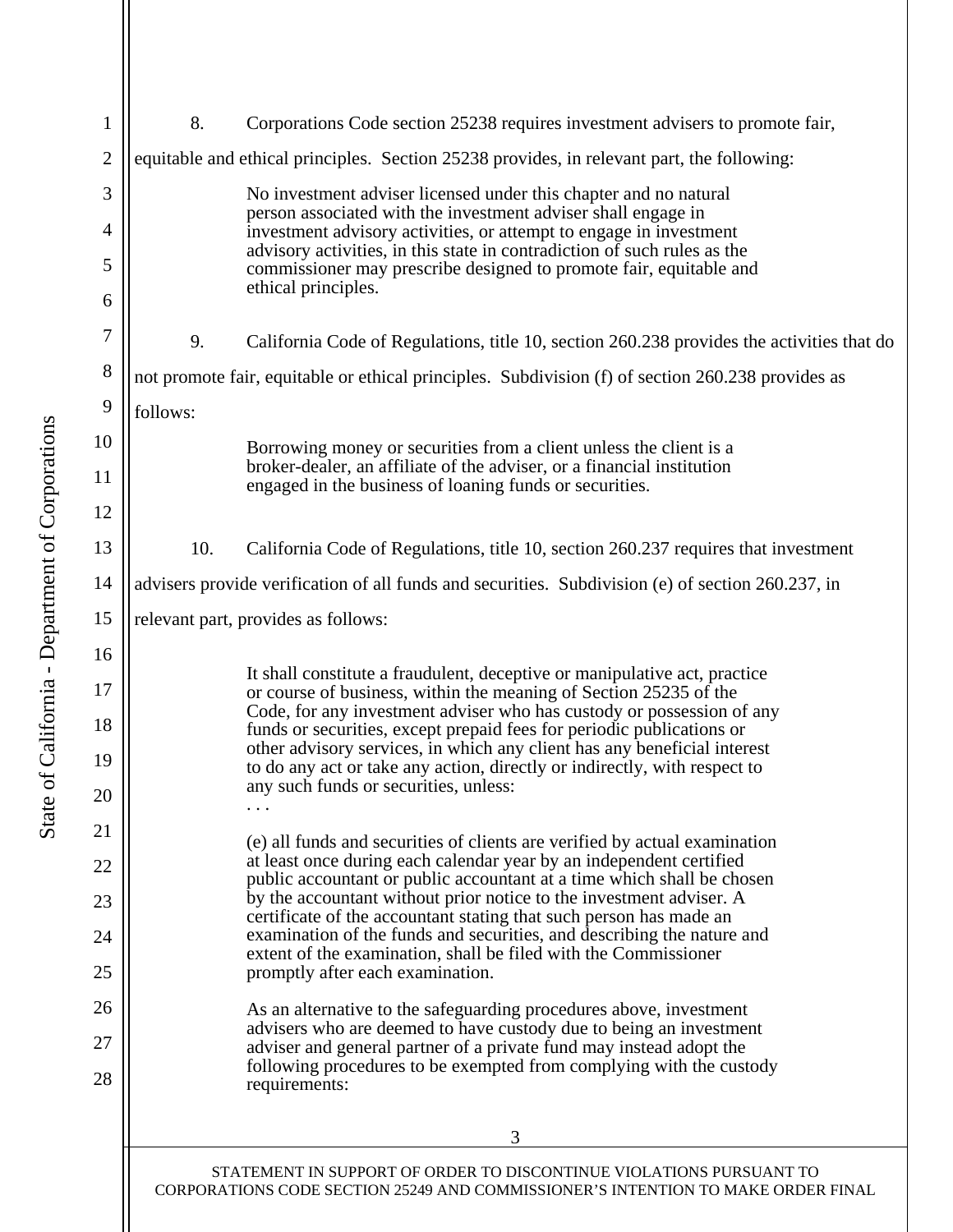<span id="page-3-0"></span>

| 1                   |                                                                                                        | $(1)$ The private fund(s) are audited annually by an independent CPA;<br>and                                                                  |  |
|---------------------|--------------------------------------------------------------------------------------------------------|-----------------------------------------------------------------------------------------------------------------------------------------------|--|
| $\overline{2}$<br>3 |                                                                                                        | (2) At least annually, distributes its audited financial statements,<br>prepared in accordance with generally accepted accounting principles, |  |
| $\overline{4}$      |                                                                                                        | to all limited partners (or member) and the Commissioner within 120<br>days of the end of its fiscal year; and                                |  |
| 5                   |                                                                                                        | (3) The Investment Adviser notifies the Commissioner via Form ADV<br>that it is following these procedures.                                   |  |
| 6                   |                                                                                                        |                                                                                                                                               |  |
| 7                   | 11.                                                                                                    | California Code of Regulations, title 10, section 260.241.3, requires investment                                                              |  |
| 8                   | advisers to maintain accurate financial books and records. Subdivision (a) of section 260.241.3, in    |                                                                                                                                               |  |
| 9                   | relevant parts, provides as follows:                                                                   |                                                                                                                                               |  |
| 10                  |                                                                                                        | (a) Every licensed investment adviser shall make and keep true,                                                                               |  |
| 11                  |                                                                                                        | accurate and current the following books and records relating to such<br>person's investment advisory business:                               |  |
| 12                  |                                                                                                        | (2) General and auxiliary ledgers (or other comparable records)                                                                               |  |
| 13                  |                                                                                                        | reflecting asset, liability, reserve, capital, income and expense accounts.                                                                   |  |
| 14                  |                                                                                                        | (5) All bills or statements (or copies thereof), paid or unpaid, relating to<br>the business of the investment adviser as such.               |  |
| 15                  |                                                                                                        |                                                                                                                                               |  |
| 16                  | 12.                                                                                                    | California Code of Regulations, title 10, section 260.241.4, subdivision (d) requires                                                         |  |
| 17                  | investment advisers to file changed information in its Form ADV. Subdivision (d) of section            |                                                                                                                                               |  |
| 18                  | 260.241.4 provides as follows:                                                                         |                                                                                                                                               |  |
| 19                  |                                                                                                        | (d) A licensed investment adviser shall file changed information                                                                              |  |
| 20                  |                                                                                                        | contained in its Form ADV with the Investment Adviser Registration<br>Depository ("IARD") in accordance with its procedures for               |  |
| 21                  |                                                                                                        | transmission to the Commissioner.                                                                                                             |  |
| 22                  | 13.                                                                                                    | The Department's examiners found during the regulatory examination on December 5,                                                             |  |
| 23                  | 2011 that Standard Investment is a licensed investment adviser and as such it is prohibited, under     |                                                                                                                                               |  |
| 24                  | Corporations Code section 25235, from engaging in any course of business which would operate as a      |                                                                                                                                               |  |
| 25                  | fraud or deceit upon any client. In addition, Corporations Code section 25238 requires Standard        |                                                                                                                                               |  |
| 26                  | Investment to conduct business in such a way as to promote fair, equitable, and ethical principles. At |                                                                                                                                               |  |
| 27                  | the time of the December 5, 2011 examination, Standard Investment through BTM was charging             |                                                                                                                                               |  |
| 28                  | unsupported administrative fees. A review of the 2011 bank statements for Standard Investment did      |                                                                                                                                               |  |
|                     |                                                                                                        |                                                                                                                                               |  |
|                     |                                                                                                        | 4                                                                                                                                             |  |

STATEMENT IN SUPPORT OF ORDER TO DISCONTINUE VIOLATIONS PURSUANT TO CORPORATIONS CODE SECTION 25249 AND COMMISSIONER'S INTENTION TO MAKE ORDER FINAL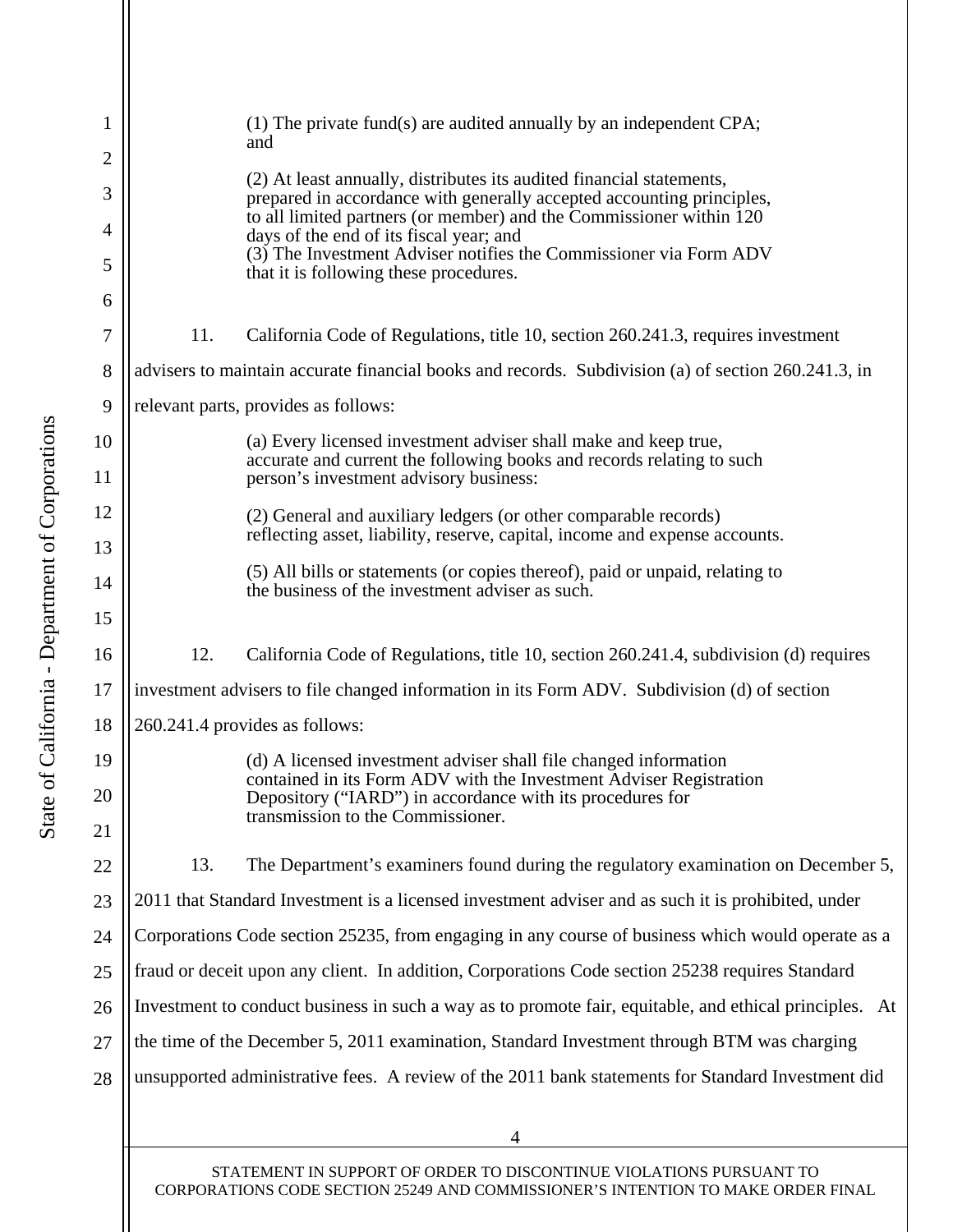1 2 3 4 not reveal any accounting, legal, or other relevant expenses related to BTVP that were paid by Standard Investment or BTM and that would support the administrative fees charged as reimbursement. In fact, the Department's review of the BTVP Sunwest bank statements disclosed that various accounting fees were paid directly by BTVP, and not by Standard Investment or BTM.

10 6 7 8 12 13 14 16 14. The examination also revealed that Standard Investment through BTM was borrowing money from clients through fees collected in advance. An advance of fund assets based upon an uncertain future gain, even if subsequently earned, constitute "borrowing" of client funds, in violation of Corporations Code section 25238 and California Code of Regulations, title 10, section 260.238, subdivision (f). During the examination, it was disclosed that BTM maintained a record of BTVP's "Schedule of Transactions with Buttonwood." This schedule listed the "advances" that represented fees that Standard Investment hoped would be earned back by BTM through a combination of management fees, performance fees, and administrative fees. The examination revealed that as of the beginning of December 2011, the balance of the amount advanced by BTVP to BTM was \$623,438. It was noted that a large performance fee of \$557,991 earned in the 4th quarter of 2011 decreased the unearned amount to \$65,527. The total advance amounts for all four quarters in 2011 were \$1,300,793. For the first three quarters of 2012, the record reflects a total advanced amount of \$962,500.

20 19 22 23 15. In addition, Standard Investment failed to provide the limited partners of BTVP audited annual reports as warranted in BTVP's Private Placement Memorandum ("PPM"), in violation of Corporations Code section 25235. Page 38 of BTVP's PPM, dated February 24, 2009, stated that an audited annual report of the Fund shall be prepared and mailed to each Limited Partner at the end of each fiscal year. No annual audit had been had conducted for fiscal years ending 2008 through 2012.

25 24 26 27 28 16. Moreover, the examination disclosed that Standard Investment failed to comply with California Code of Regulations, title 10, section 260.237, subdivision (e), which requires any investment adviser who has custody or possession of any client funds or securities to conduct a surprise verification of client funds and securities. Investment advisers deemed to have custody "due to being an investment adviser and general partner of a private fund may instead adopt the following

15

17

18

21

5

9

11

STATEMENT IN SUPPORT OF ORDER TO DISCONTINUE VIOLATIONS PURSUANT TO CORPORATIONS CODE SECTION 25249 AND COMMISSIONER'S INTENTION TO MAKE ORDER FINAL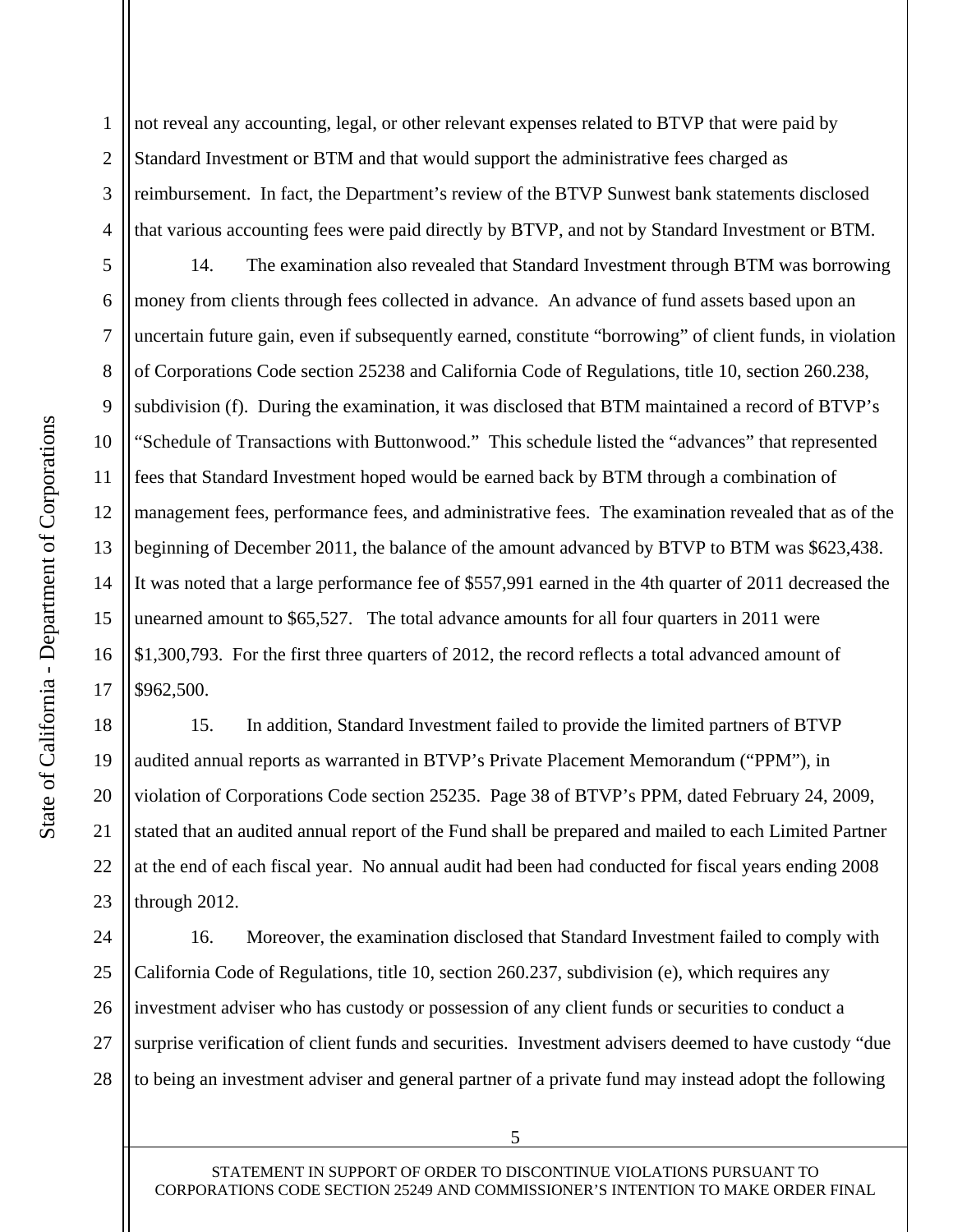<span id="page-5-0"></span>5 10 1 2 3 4 6 7 8 9 11 12 13 procedures," which are summarized as follows: (1) an annual audit of the private fund by an independent CPA; (2) annual distribution of audited financial statements to all limited partners and the Commissioner within 120 days of the end of its fiscal year; and (3) notification of the Commissioner via Form ADV that it is following these procedures. (Cal. Code Regs., tit. 10, § 260.237, subd. (e)). Standard Investment, by virtue of being an investment adviser and general partner of a private fund, is deemed to have custody of the funds and securities of BTVP. However, Standard Investment failed to engage an independent CPA to have a surprise verification of client funds and failed to adopt the alternative procedures set forth in California Code of Regulations, title 10, section 260.237, subdivision (e) for investment advisers who are deemed to have custody of any client funds or securities. Furthermore, in 2011 there were a total of 46 requests for withdrawals amounting to \$1,375,793 from client funds without evidence of authorization by an independent accountant of these withdrawal requests. Consequently, BTVP was not compliant with California Code of Regulations, title 10, section 260.237, subdivision (e).

17. Additionally, the examination revealed that Standard Investment did not prepare and maintain accurate financial books and records as required by California Code of Regulations, title 10, section 260.241.3, subdivision (a). The general ledger and other financial records did not reflect the liability associated with the borrowing of client funds through the collection of unearned management and performance fees from BTVP. Also, Standard Investment did not provide bills or statements to support the quarterly administrative fee of \$63,750. Standard Investment indicated the quarterly administrative fee represented reimbursements of fees and expenses for the operating and periodic expenses of BTVP. As a result of Standard Investment's failure to maintain true, current and accurate books and records, the Department is not able to determine Standard's true liabilities.

25 23 24 26 18. Furthermore, the examination also showed that Standard Investment electronically filed an untrue and inaccurate Form ADV brochure with the Investment Adviser Registration Depository ("IARD") as required by California Code of Regulations, title 10, section 240.241.4, subdivision (d)*.* 

27 28 19. On July 25, 2012, the Department sent Standard Investment a regulatory letter explaining the violations discovered during the examination commenced on December 5, 2011,

15

16

17

18

19

14

20

21

22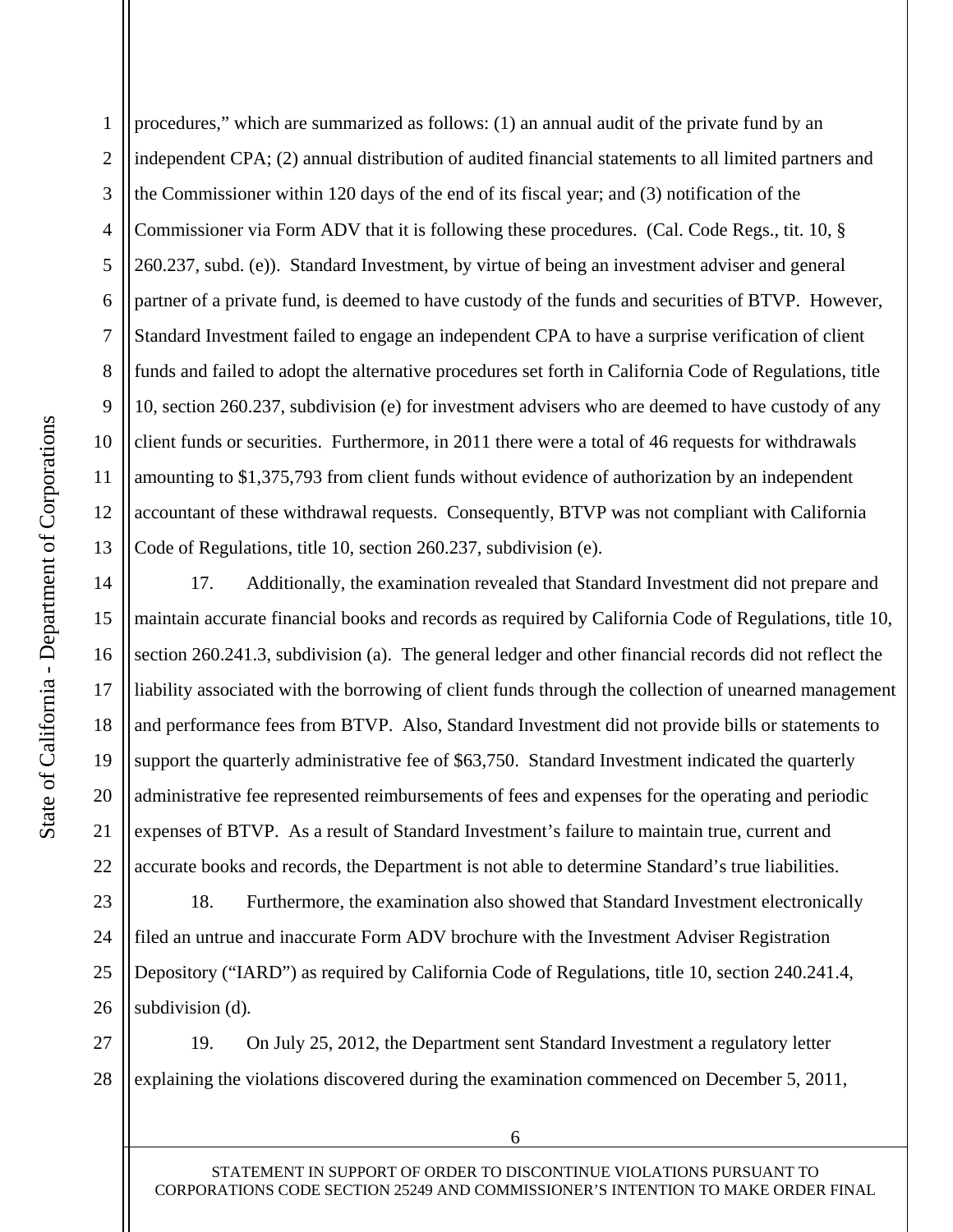<span id="page-6-0"></span>1 2 3 4 including violations of Corporations Code sections 25235 and 25238, and California Code of Regulations, title 10, sections 260.237, subdivision (e), 260.238, subdivision (f), 260.241.3, subdivision (a) and 260.241.4, subdivision (d). Standard Investment responded by letters dated July 26, 2012 and September 5, 2012.

20. In response to the regulatory letter of July 25, 2012, Standard Investment provided the Department with an explanation for each of the violations cited in the letter. With respect to the administrative fees, Standard Investment claimed that the fees were for "general administrative, operational and ministerial functions related to servicing the BTVP fund." However, Standard Investment could not provide the examiners with bills, statements or calculations to substantiate the amounts charged.

In response to the money borrowed from clients through fees collected in advance, Standard Investment asserted that it was permissible for such advances to occur under BTVP's PPM. Standard Investment also claimed that it was unaware that an advance of management fees would raise concern. Upon discovery that such a practice may not fully comply with the Department's rules and regulations the firm has discontinued the payment and collection of "advances to Management." Standard Investment continued to advance management, performance and administrative fees through the third quarter of 2012.

Standard Investment claimed unintentional oversight in response to its failure to provide BTVP's limited partners with audited annual reports. Standard Investment provided a copy of the engagement letter from McGladrey LLP, dated July 2012, to conduct audits of BTVP for 2008, 2009, 2010, and 2011. To date the audit for those fiscal years are still pending.

25 22 23 24 26 27 28 With respect to Standard Investment's failure to verify client funds and securities, Standard Investment represented that it was in negotiations with multiple accounting firms to approve withdrawals. Upon selection of the accounting firm to perform the independent representative role it would forward a copy of the engagement letter to the Department. To date Standard Investment has not forwarded copies of an engagement letter from an accounting firm that would act as an independent representative to review and approve withdrawals from BTVP. In addition, Standard Investment has not demonstrated that it has selected a qualified custodian who has agreed to disburse

5

6

7

8

9

10

11

12

13

14

15

16

17

18

19

20

21

STATEMENT IN SUPPORT OF ORDER TO DISCONTINUE VIOLATIONS PURSUANT TO CORPORATIONS CODE SECTION 25249 AND COMMISSIONER'S INTENTION TO MAKE ORDER FINAL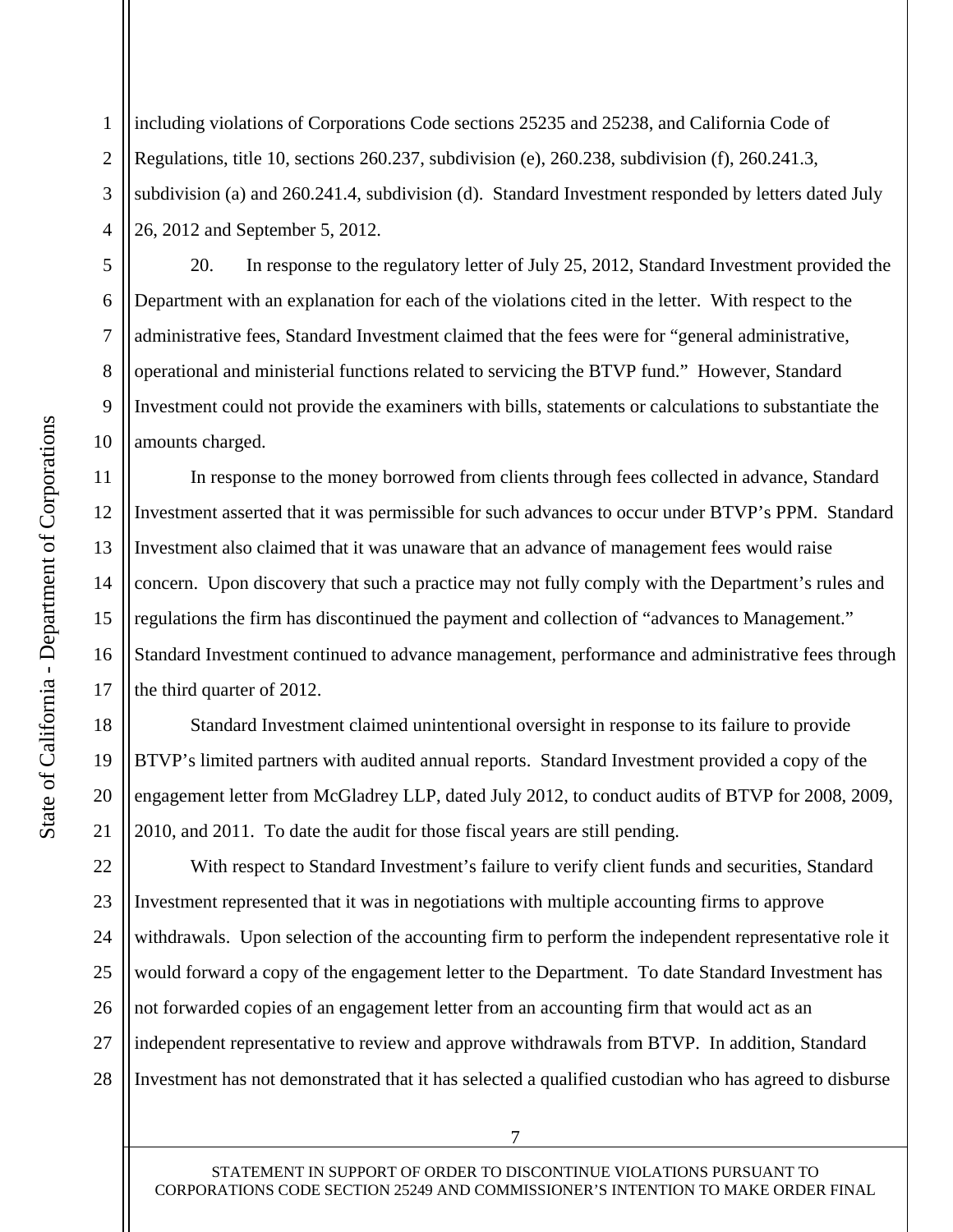<span id="page-7-0"></span>1 funds from BTVP only upon receipt of approval by an independent representative, in accordance with the PIMS No-Action Letter of October 21, 1991.

2 3

5

6

7

8

9

4

10

11

12

13

14

15

16

17

18

20

21

22

23

19

25

26

///

///

27

28

24

As to Standard Investment's failure to maintain accurate financial books and records, the firm asserted, among other reasons, that the fees were for "general administrative, operational and ministerial functions related to servicing the BTVP fund." However, the failure to record the advances as liabilities overstates Standard Investment's equity and understates the value of the limited partners' interest in the partnership. Failure to record the liability also results in failure to disclose the loan from clients, which is a direct violation of investment adviser rules. Moreover, a significant amount of liabilities may cause a firm to be deficient in net capital and negatively affect its ability to conduct business and continue as a going concern.

In response to the filing of an untrue and inaccurate Form ADV brochure with IARD, Standard Investment declared that the firm amended its Form ADV to be accurate. However, the most recent Form ADV brochure has not been amended and still contains inaccuracies. Standard Investment filed its most recent brochure electronically through IARD on March 12, 2012. However, the cover page was still dated March 31, 2011. The brochure was untrue and inaccurate in that the description of billing practices indicated that fees were not billed in advance. However, the actual billing practice of Standard Investment is to bill management and performance fees in advance.

21. Corporations Code section 25249 authorizes the Commissioner to issue an order directing any investment adviser to discontinue any violation of any provision of the Corporate Securities Law of 1968 and any rules and regulations promulgated thereunder. Corporations Code section 25249 provides:

> If, after examination or investigation, the commissioner has reasonable grounds to believe that any broker-dealer or investment adviser has violated any law or rule binding upon it, the commissioner shall, by written order addressed to the broker-dealer or investment adviser, direct the discontinuance of the violation. The order shall be effective immediately, but shall not become final except in accordance with the provision of Section 25251.

STATEMENT IN SUPPORT OF ORDER TO DISCONTINUE VIOLATIONS PURSUANT TO CORPORATIONS CODE SECTION 25249 AND COMMISSIONER'S INTENTION TO MAKE ORDER FINAL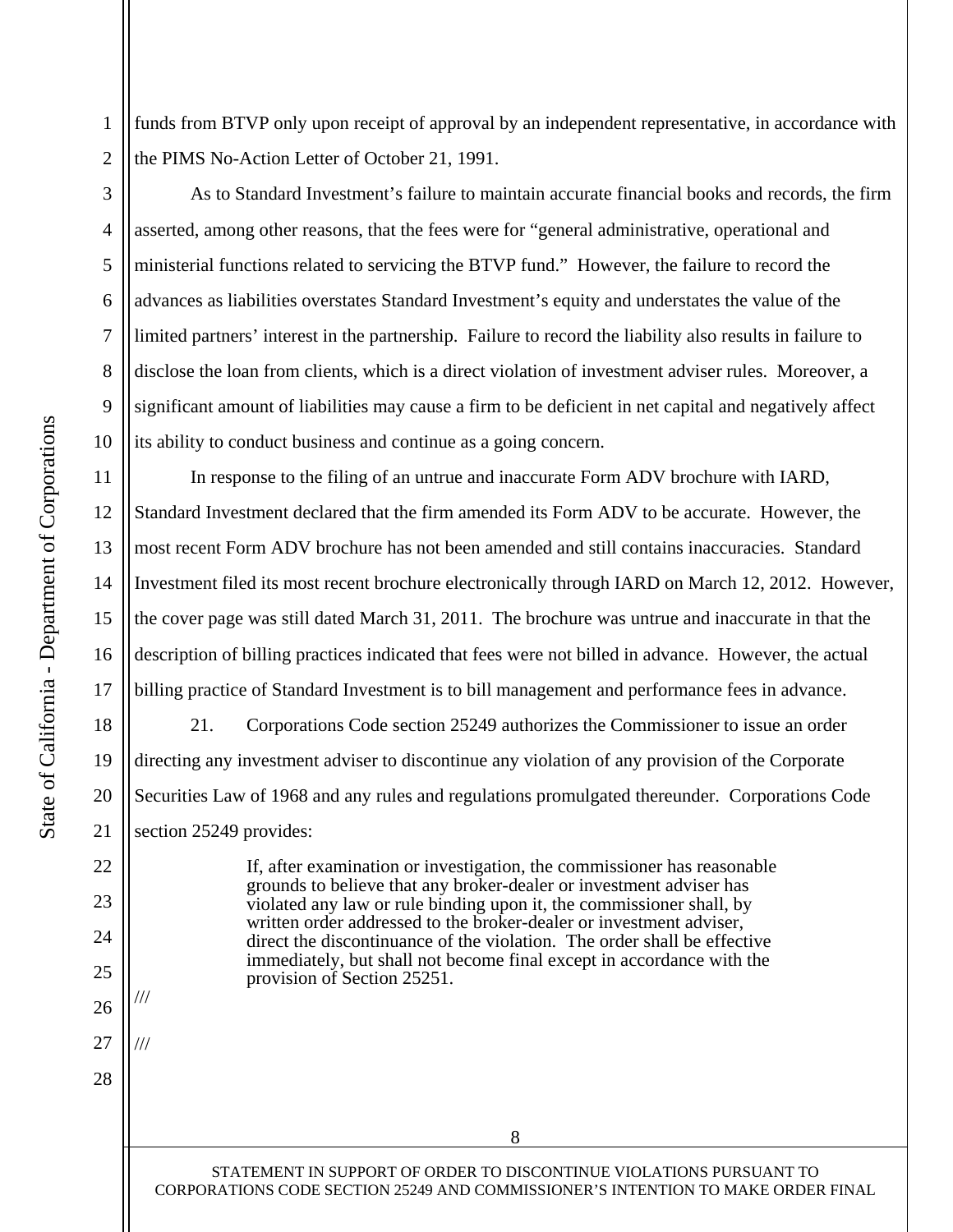5

6

7

8

9

4

<span id="page-8-0"></span>1

2

3

10

11

12

13

14

15

16

17

18

## 22. Corporations Code section 25251 provides:

(a) No order issued pursuant to Section 25249 or 25250 may become final except after notice to the affected broker-dealer or investment adviser of the commissioner's intention to make the order final and of the reasons for the finding. The commissioner shall also notify the broker-dealer or investment adviser that upon receiving a request the matter shall be set for hearing to commence within 15 business days after receipt of the request. The broker-dealer or investment adviser may consent to have the hearing commence at a later date. If no hearing is requested within 30 days after the mailing or service of the required notice, and none is ordered by the commissioner, the order may become final without a hearing and the broker-dealer or investment adviser shall immediately discontinue the practices named in the order. If a hearing is requested or ordered, it shall be held in accordance with the provisions of the Administrative Procedure Act (Chapter 5 (commencing with Section 11500) of Part 1 of division 3 of title 2 of the Government Code) and the commissioner shall have all of the powers granted under that act. If, upon the conclusion of the hearing, it appears to the commissioner that the broker-dealer or investment adviser is conducting business in an unsafe or injurious manner or is violating any law of this state, or any rule binding upon it, the commissioner shall make the order of discontinuance final and the broker-dealer or investment adviser shall immediately discontinue the practices named in the order.

(b) The broker dealer or investment adviser may within 10 days after an order is made final commence an action to restrain enforcement of the order. If the enforcement of the order is not enjoined within 10 days by the court in which the action is brought, the broker-dealer or investment adviser shall comply with the order.

20 25 19 21 22 23 24 26 27 28 23. By reason of the foregoing, Standard Investment has willfully violated Corporations Code sections 25235 and 25238, and California Code of Regulations, title 10, sections 260.237, subdivision (e), 260.238, subdivision (f), 260.241.3, subdivision (a) and 260.241.4, subdivision (d), justifying the issuance of an Order to Discontinue Violations. Standard Investment, as a licensee, was obligated to have knowledge of, and to comply with, the provisions of the Corporate Securities Law of 1968 and the regulations thereunder to maintain its investment adviser certificate. Furthermore, on July, 25, 2012, the Department notified Standard Investments of the requirements of Corporations Code sections 25235 and 25238, and California Code of Regulations, title 10, sections 260.237, subdivision (e), 260.238, subdivision (f), 260.241.3, subdivision (a) and 260.241.4, subdivision (d).